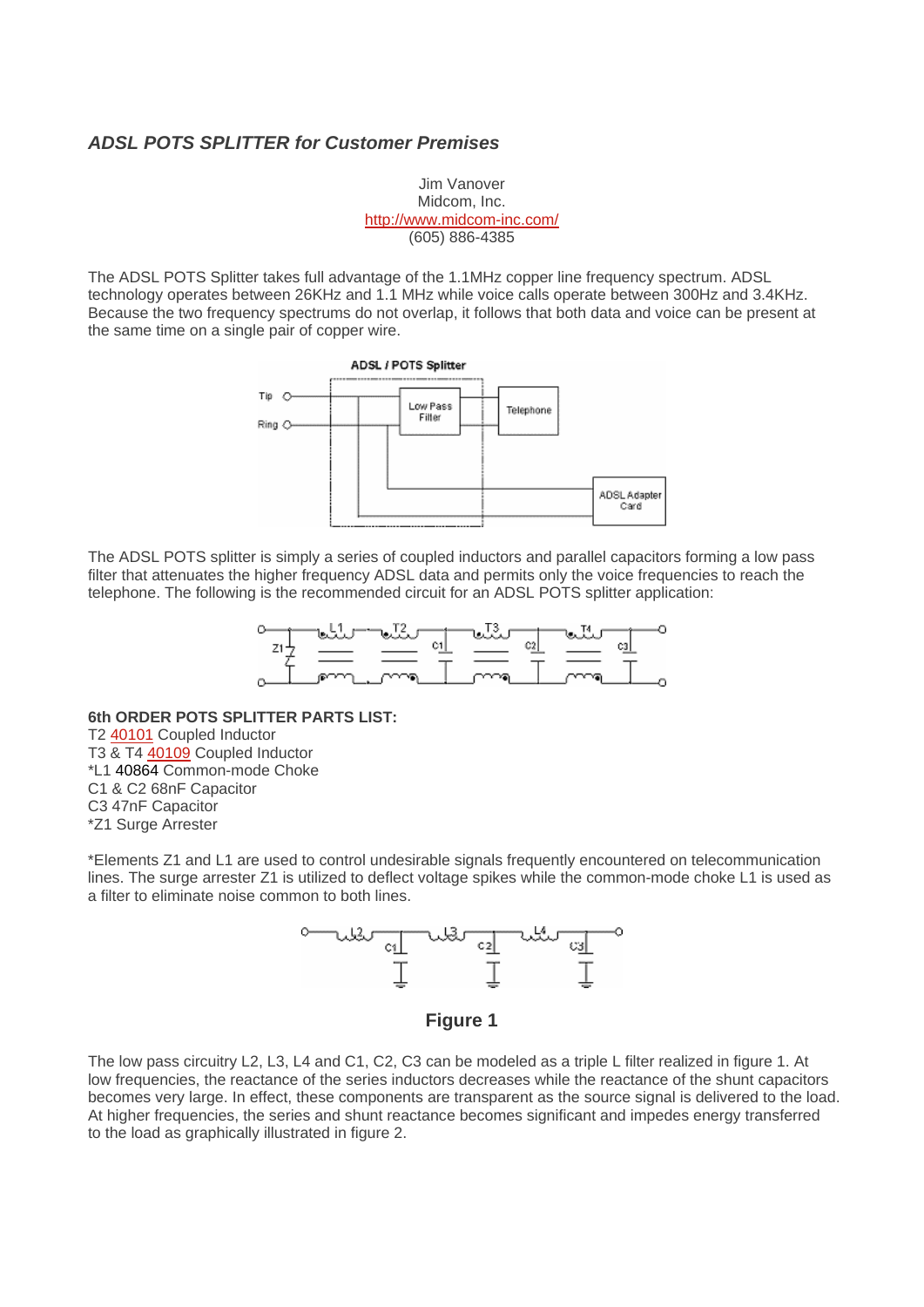

**Figure 2** 

Economical filtering can be accomplished with the  $3<sup>rd</sup>$  order low pass filter presented in figure 3. Unlike the previously suggested circuit, this filter contains no surge or noise protection and is intended for direct connection at the phone. This low pass filter offers a unique characteristic in that the phone line connection can be made on either end of the filter. Thus increasing manufacturability and possibly eliminating any confusing installation procedures for the consumer.





## **3rd ORDER POTS SPLITTER PARTS LIST:** T1 & T2 [40109](http://www.midcom-inc.com/Tech/pdf/s240109.pdf) Coupled Inductor

C1 47nF Capacitor

In order to measure the true characteristic output of a low pass POTS filter, it is paramount that the correct test methods are employed. The following diagrams exemplify the proper test setup for each fundamental characteristic.